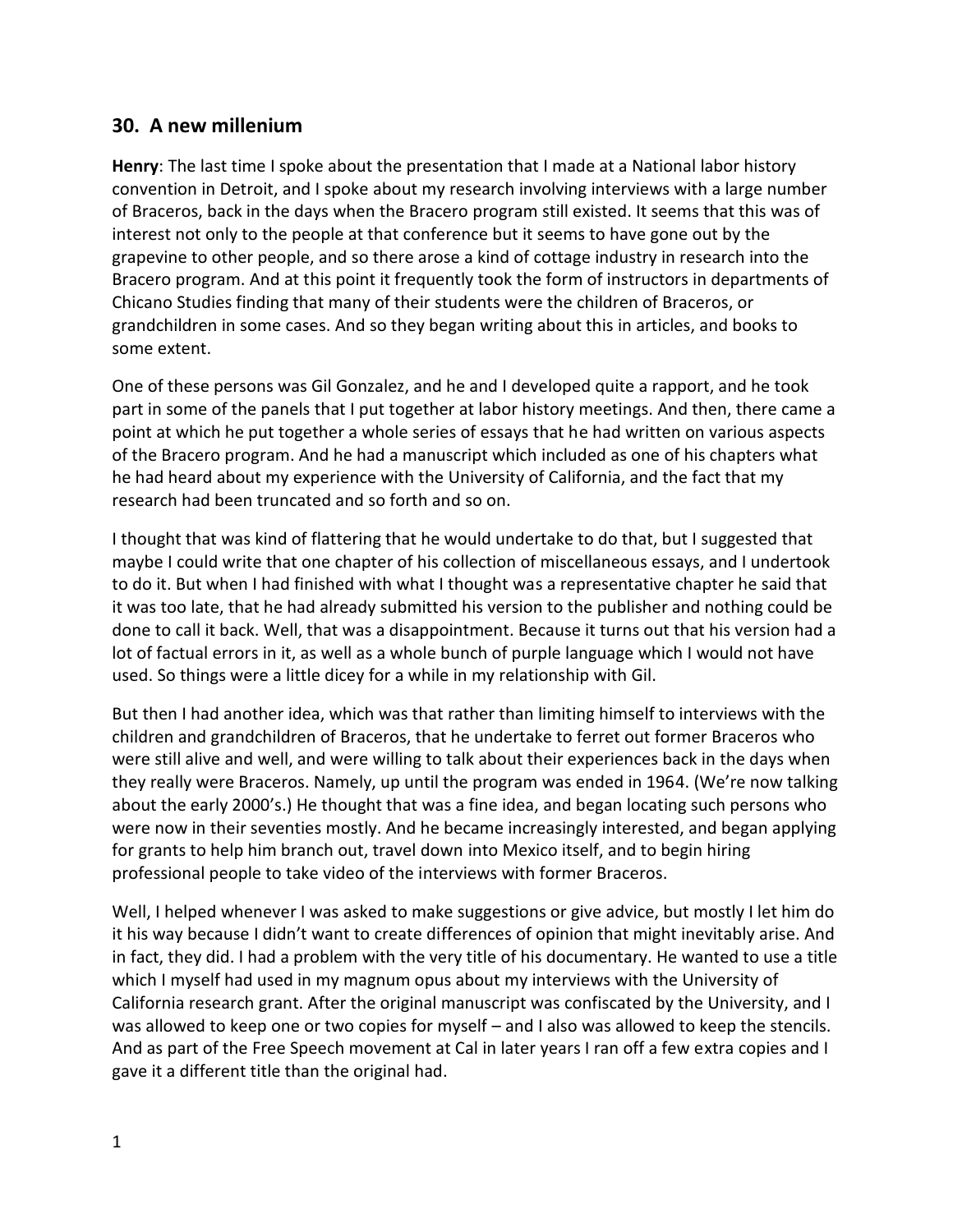I called it "A Harvest of Loneliness". And Gil used that for the title of his documentary, with my permission. Although he neglected to give it credit in the many, many credits which come at the end of his documentary. Well, I could live with that. But then I learned that he had changed the title in the Spanish version of his documentary and it translated as "Harvest of Sadness", or "A Sad Harvest". Which is rather different from "Harvest of Loneliness".

Well, that's a relatively trivial problem, because his documentary was pretty darn good. The one really important difference of opinion between us was that I thought he overdid it by limiting his interviews exclusively to Braceros who had been treated badly in this country, and who hadn't made any money, and who had hated the whole program. Whereas the fact is, that just enough Braceros made money and were treated decently that when they went back to Mexico the word got around that if you were lucky it was a good deal – and that kept the whole thing going. Otherwise, I always heard defenders of the program who said if it's as bad as you claim, how come we're overwhelmed with people trying to become Braceros? Well, of course the answer is that they were starving to death in Mexico.

Back to the subject of Gil Gonzalez and his documentary. I was invited to attend some of the early showings of it. There was one in San Francisco, for example. And after it ended I was asked to come to the front of the theater and respond to questions. And that was a great experience for me, because I was able to speak from having observed the program when it was at its height. And from direct observation, which Gil himself wasn't able to do, and none of the other people involved in the production of this film. That made me feel very good. And then the same thing happened when it was shown on the campus of UC Berkeley to an even larger audience. So, one likes to get recognition, and so that made me feel good as I say.

**David**: You were also featured in the film itself. To quite a large extent.

**Henry**: [Chuckles] That made me a movie star.

Now , also in this Renaissance that you might call it of interest in the Bracero program, books began coming out. And some of the authors of these books would interview me and then they would acknowledge my help in their books, and that was another form of recognition that I always appreciated. There was one by a fellow named Marshall Ganz, who had in common with me that he was a sociologist and he had personally worked for Chavez for about 10 or 15 years. And his book was called "Why David Sometimes Wins"; his point being that the Chavez movement succeeded, despite that the forces that the growers were able to mount were overwhelmingly more powerful economically and politically than the Chavez movement – The Chavez union which was always small and struggling for money. That was a good book.

Another was written by a woman named Miriam Pawel and it was called "The Crusades of Cesar Chavez". She interviewed me not once but twice, and the things which I had helped her with, such as my knowledge of AWOC, turned up in the book, and that always made me feel good. There was another book that came out in the same general period. The first decade of this millennium I'm now talking about – another book called "From the Jaws of Victory" – and this fellow took the view that Chavez was a failure and had snatched defeat from the jaws of victory. But he had not interviewed me, and the section that he had on AWOC, which I knew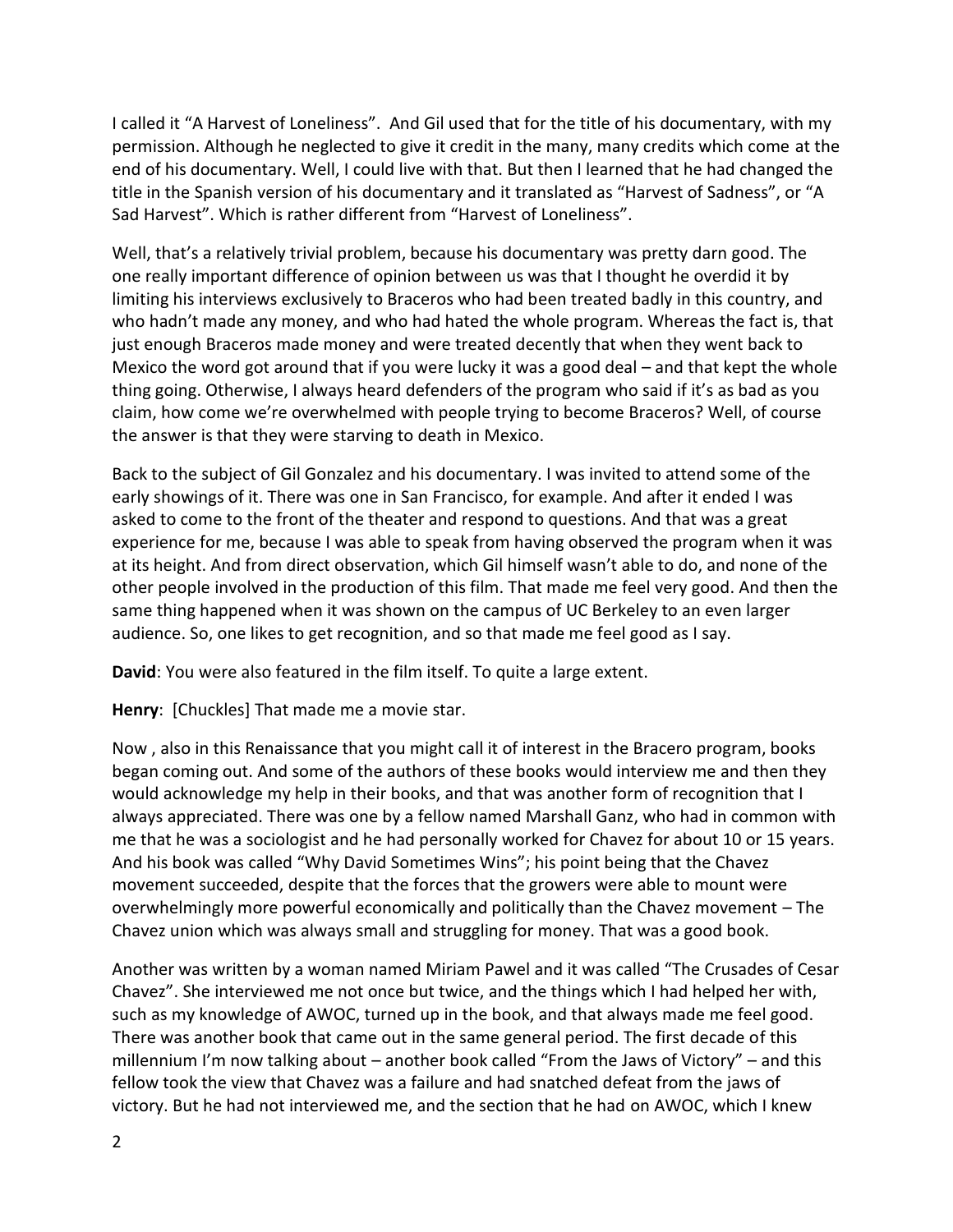more about than anybody else still living I think – I found 6 or 8 errors in a single paragraph, and that gave me some satisfaction. To know that his book was so bad and he was paying the price of not interviewing me.

There was a member of the faculty at Chico State named Paul Lopez, who had the idea of doing an anthology of writings by various persons who knew something about the Bracero program from various disciplines. And he asked me to contribute a chapter to his book. And I was happy enough to do that, although it didn't come easily, because the older I got the less fluent I became in writing. Back in the glory days of my having to turn out a commentary every month for KPFA and so forth, words just seemed to flow very easily. But the older I got the more I got writer's block. But I kept at it until I wrote a chapter of 32 pages, which I learned was considerably more than Paul Lopez had bargained for. But he let it stand.

And, the burden of my contribution was to express what a pity it was that social scientists from all different schools overlooked the opportunity to study the Bracero system when it was in flower – if that is the right figure of speech – because it was such a huge program, and was so rich with research possibilities. And yet nobody seemed to care or know about it, even though it was very difficult to ignore because there were 500,000 men involved each year. Back and forth across the border when they were needed, and returned to Mexico when they were not needed. And, too late after the fact. Anyway, that book was published in 2009, if I remember correctly.

## **David**: What's the name of that book?

**Henry**: The name of that book is "Que Fronteras?"

Now, I haven't mentioned – I don't think I have mentioned a woman named Laurie Coyle. A filmmaker who is quite experienced – she made a documentary about Jose Orozco, a Mexican muralist who is a great favorite of mine and she called her documentary "Man of Fire". Which I later used as the chapter title of my little biography of a farm labor leader named Ernesto Galarzo. Which is part of my book with Joan London, but I digress. Laurie Coyle is now working on a documentary that she calls "Adios Amor", which is going to be a documentary about the life of Maria Moreno; who spent her life trying to support her kids by farm work and occasionally getting an honest pay for an honest day's work because she was one of the organizers with AWOC. One of the few good organizers with AWOC. So anyway, Laurie Coyle interviewed me for what I knew about Maria Moreno, and AWOC in general. And, she just recently got a grant from the National Endowment for the Humanities – and she's got a lot of footage of me in there; I don't know how much of it is going to survive but that's something pending which keeps me involved to an extent.

I think I may have mentioned Mary Joy Martin, who lives in Colorado and who became very much interested in the IWW; and specifically in the role of Vincent Saint John, who was of great interest to me, because I thought that he was so important to the success of that movement, which was successful at one time, but since he was very self-effacing and avoided personal publicity he's almost a forgotten man now. But Mary Joy agrees with me that Saint John deserves a biography of his own; she's working on it and I'm helping her in every way that I can,